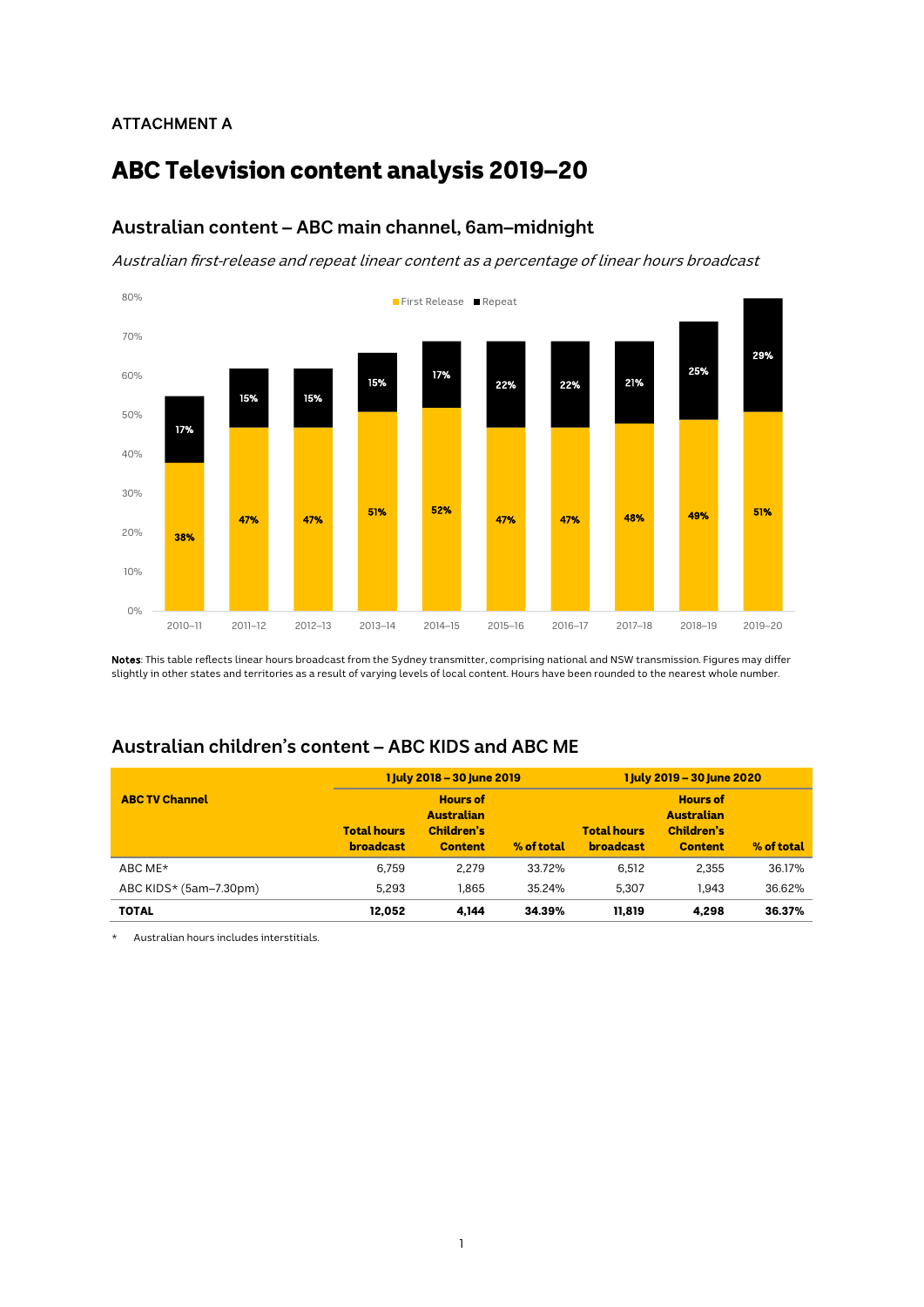# **ABC main channel linear program hours transmitted 24 hours**

#### 24 hours

|                            | Australian     |        |            |                | <b>Overseas</b> | Total           |         |         |
|----------------------------|----------------|--------|------------|----------------|-----------------|-----------------|---------|---------|
|                            | <b>First</b>   |        | Total      | <b>First</b>   |                 | <b>Total</b>    |         |         |
| Genre                      | <b>Release</b> | Repeat | Australian | <b>Release</b> | <b>Repeat</b>   | <b>Overseas</b> | 2019-20 | 2018-19 |
| Arts and Culture           | 9              | 77     | 86         |                | $\overline{7}$  | 8               | 94      | 122     |
| Children's                 | 0              | 0      | 0          | $\overline{0}$ |                 |                 |         | 8       |
| <b>Current Affairs</b>     | 733            | 679    | 1,413      | $\overline{0}$ | $\Omega$        | $\Omega$        | 1,413   | 1,175   |
| Documentary                | 39             | 326    | 365        | 27             | 143             | 170             | 535     | 602     |
| Drama                      | 65             | 231    | 296        | 85             | 863             | 949             | 1,245   | 1,437   |
| Entertainment              | 1,366          | 558    | 1,924      | 28             | 137             | 166             | 2,089   | 2,050   |
| Factual                    | 82             | 517    | 599        | $\overline{4}$ | 265             | 270             | 869     | 1.005   |
| Indigenous                 | 3              | 5      | 8          | $\mathbf{O}$   | $\mathbf{O}$    | $\Omega$        | 8       | 10      |
| Movies                     | 0              | 0      | 0          | $\mathbf{O}$   | 3               | 3               | 3       | 3       |
| <b>News</b>                | 1.882          | 75     | 1.957      | $\overline{0}$ | $\mathbf{O}$    | $\Omega$        | 1,957   | 1,856   |
| <b>Religion and Ethics</b> | 20             | 74     | 95         | 11             | 16              | 27              | 122     | 87      |
| Sport                      | 115            | 11     | 125        | 0              | $\overline{O}$  | $\Omega$        | 125     | 90      |
| Total Program Hours        | 4,314          | 2,553  | 6,867      | 158            | 1,436           | 1,594           | 8,461   | 8,446   |
| % of Total Program Hours   | 51.0%          | 30.2%  | 81.2%      | 1.9%           | 17.0%           | 18.8%           | 100.0%  | 100.0%  |
| Other*                     |                |        | 323        |                |                 |                 | 323     | 314     |
| <b>Total Hours</b>         |                |        | 7,190      |                |                 | 1,594           | 8,784   | 8,760   |
| % of Total Hours           |                |        | 82%        |                |                 | 18%             |         |         |

\* Other: includes interstitial material, program announcements and community service announcements.

Notes: This Table reflects linear hours broadcast from the Sydney transmitter, comprising national and NSW transmission. Figures may differ slightly in other States and Territories as a result of varying levels of local content. Hours have been rounded to nearest whole number.

## **ABC KIDS linear program hours transmitted**

#### 5am–7.30pm

|                             | Australian   |        |                   |                | <b>Overseas</b> | Total           |         |         |
|-----------------------------|--------------|--------|-------------------|----------------|-----------------|-----------------|---------|---------|
|                             | <b>First</b> |        | Total             | <b>First</b>   |                 | <b>Total</b>    |         |         |
| Genre                       | Release      | Repeat | <b>Australian</b> | <b>Release</b> | <b>Repeat</b>   | <b>Overseas</b> | 2019-20 | 2018-19 |
| Children's                  | 48           | 1.420  | 1.468             | 124            | 3.340           | 3.364           | 4.832   | 4,962   |
| <b>Total Program Hours</b>  | 48           | 1.420  | 1.468             | 124            | 3.340           | 3.364           | 4.832   | 4,962   |
| % of Total Program Hours    | 1.0%         | 29.4%  | 30.4%             | 2.6%           | 67.0%           | 69.6%           | 100.0%  | 100.0%  |
| Other $\star$               |              |        | 475               |                |                 |                 | 475     | 331     |
| <b>Total Program Hours,</b> |              |        |                   |                |                 |                 |         |         |
| including interstitials     |              |        | 1.943             |                |                 | 3.364           | 5.307   | 5.293   |
| % of Total Hours            |              |        | 37%               |                |                 | 63%             |         |         |

\* Other: includes interstitial material, program announcements and community service announcements.

Notes: This Table reflects linear hours broadcast from the Sydney transmitter, comprising national and NSW transmission. Figures may differ slightly in other States and Territories as a result of varying levels of local content. Hours have been rounded to nearest whole number.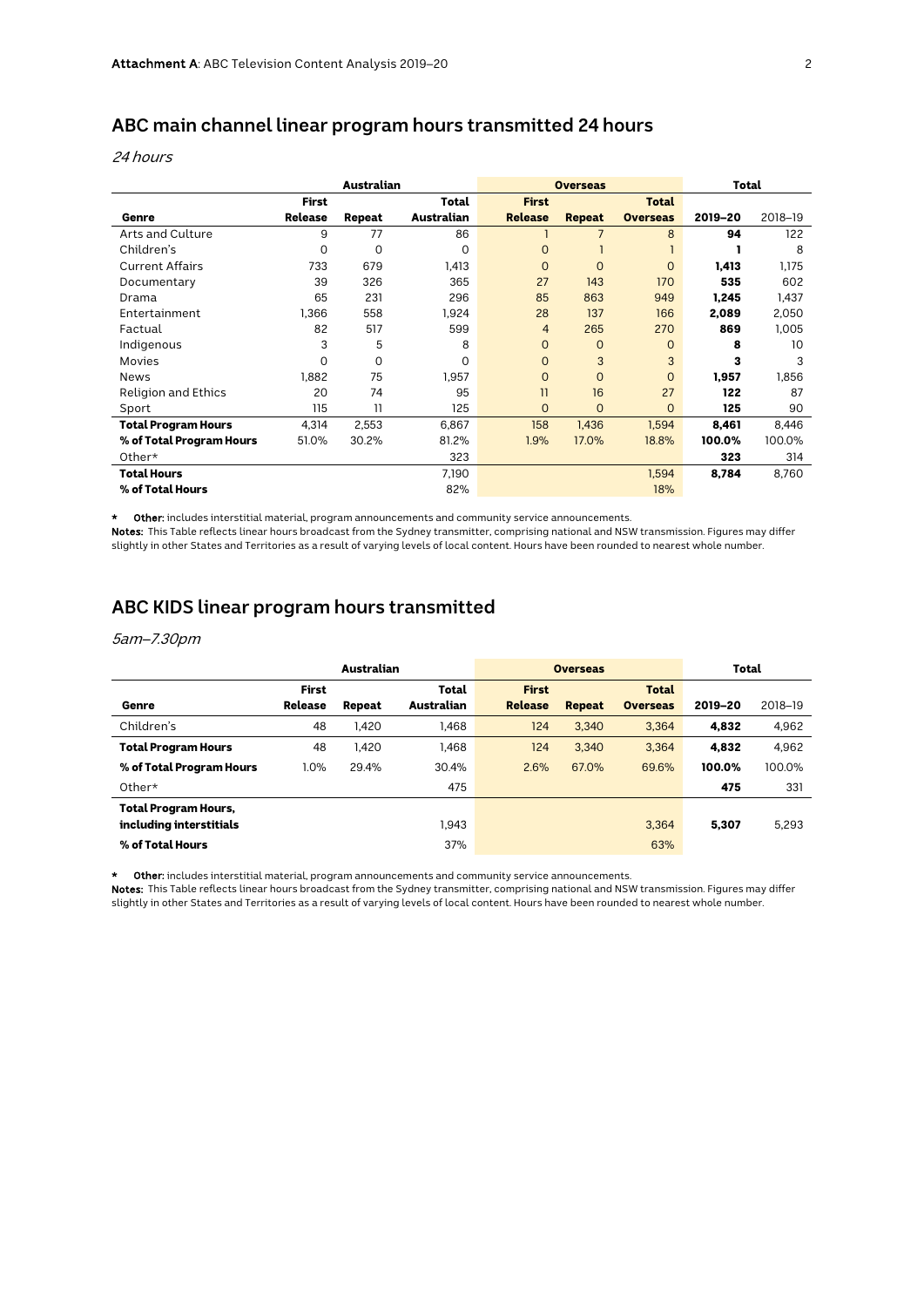### **ABC COMEDY linear program hours transmitted**

7.30pm–2am

|                            | Australian     |          |            |                | <b>Overseas</b> | Total           |         |          |
|----------------------------|----------------|----------|------------|----------------|-----------------|-----------------|---------|----------|
|                            | <b>First</b>   |          | Total      | <b>First</b>   |                 | <b>Total</b>    |         |          |
|                            | <b>Release</b> | Repeat   | Australian | <b>Release</b> | <b>Repeat</b>   | <b>Overseas</b> | 2019-20 | 2018-19  |
|                            |                |          |            |                |                 |                 |         |          |
| Arts and Culture           | 2              | 0        | 2          | $\Omega$       | $\overline{0}$  | $\Omega$        | 2       |          |
| Children's                 | O              | 0        | 0          | $\Omega$       | $\overline{0}$  | $\Omega$        | o       | 0        |
| <b>Current Affairs</b>     | U              | 0        | $\Omega$   | $\Omega$       | $\Omega$        | $\Omega$        | C       | $\Omega$ |
| Documentary                | O              | $\Omega$ | $\Omega$   | $\Omega$       | 18              | 18              | 18      | 42       |
| Drama                      | O              | 63       | 63         | 11             | 1,266           | 1,277           | 1,340   | 1,311    |
| Entertainment              | 9              | 349      | 358        | 42             | 457             | 498             | 857     | 857      |
| Factual                    | O              | 0        | 0          | $\Omega$       | $\overline{0}$  | $\Omega$        | O       |          |
| Indigenous                 | O              | 2        | 2          | $\Omega$       | $\overline{0}$  | $\Omega$        | 2       | 4        |
| Movies                     | O              | 0        | $\Omega$   | $\Omega$       | $\overline{7}$  |                 |         | 0        |
| <b>News</b>                |                | 0        |            | $\Omega$       | O               | $\Omega$        |         | 2        |
| <b>Religion and Ethics</b> | Ω              | 0        | 0          | $\Omega$       | 0               | $\overline{0}$  | n       | $\Omega$ |
| Sport                      | 0              | 0        | 0          | $\Omega$       | $\mathsf{O}$    | $\Omega$        | 0       | $\Omega$ |
| <b>Total Program Hours</b> | 12             | 415      | 426        | 53             | 1,747           | 1,800           | 2,226   | 2,217    |
| % of Total Program Hours   | 0.5%           | 18.6%    | 19.2%      | 2.4%           | 78.5%           | 80.8%           | 100.0%  | 100.0%   |
| Other                      |                |          | 153        |                |                 |                 | 153     | 155      |
| <b>Total Hours</b>         |                |          | 579        |                |                 | 1,800           | 2,379   | 2,373    |
| % of Total Hours           |                |          | 24%        |                |                 | 76%             |         |          |

\* Other: includes interstitial material, program announcements and community service announcements.

Notes: This Table reflects linear hours broadcast from the Sydney transmitter, comprising national and NSW transmission. Figures may differ slightly in other States and Territories as a result of varying levels of local content. Hours have been rounded to nearest whole number. The end transmission time for ABC COMEDY (ABC2) of 2am may vary, but on average transmission closes at 2am. These statistics are calculated until 2am.

### **ABC ME linear program hours transmitted**

#### 6am–varied close

|                             | Australian     |        |                |                | <b>Overseas</b> | Total           |         |          |
|-----------------------------|----------------|--------|----------------|----------------|-----------------|-----------------|---------|----------|
|                             | <b>First</b>   |        | <b>Total</b>   | <b>First</b>   |                 | <b>Total</b>    |         |          |
|                             | <b>Release</b> | Repeat | Australian     | <b>Release</b> | <b>Repeat</b>   | <b>Overseas</b> | 2019-20 | 2018-19  |
| Arts/Culture                | 0              | 2      | $\overline{c}$ | $\circ$        | 16              | 16              | 17      | 13       |
| Children's                  | 106            | 1,579  | 1,685          | 163            | 3,945           | 4,108           | 5,793   | 5,982    |
| <b>Current Affairs</b>      | 0              |        |                | $\circ$        | $\Omega$        | $\Omega$        |         | 0        |
| Documentary                 | 0              | 3      | 3              | $\overline{0}$ | $\Omega$        | $\Omega$        | 3       | 3        |
| Drama                       | 0              | 0      | 0              | $\overline{0}$ | 9               | 9               | 9       | 26       |
| Entertainment               |                | 359    | 360            | $\overline{0}$ | $\Omega$        | $\Omega$        | 360     | 443      |
| Factual                     | 0              | 13     | 13             | $\circ$        | 25              | 25              | 37      | 27       |
| Indigenous                  | 0              | 0      | $\Omega$       | $\overline{0}$ | $\Omega$        | $\Omega$        | 0       |          |
| Movies                      | Ω              | 0      | 0              | $\Omega$       | $\Omega$        | $\Omega$        | 0       | $\Omega$ |
| News                        | Ω              | 6      | 6              | $\overline{0}$ | $\Omega$        | 0               | 6       | 4        |
| Religion and Ethics         | 0              | 0      | $\Omega$       | $\overline{0}$ | $\Omega$        | $\Omega$        | n       | $\Omega$ |
| Sport                       | 2              | 0      | 2              | $\overline{0}$ | $\overline{0}$  | $\overline{0}$  | 2       | 0        |
| <b>Total Program Hours</b>  | 109            | 1,962  | 2,071          | 163            | 3,994           | 4,157           | 6,228   | 6,499    |
| % of Total Program Hours    | $1.7\%$        | 31.5%  | 33.3%          | 2.6%           | 64.1%           | 66.7%           | 100.0%  | 100%     |
| Other $*$                   |                |        | 284            |                |                 |                 | 284     | 260      |
| <b>Total Program Hours,</b> |                |        |                |                |                 |                 |         |          |
| including interstitials     |                |        | 2,355          |                |                 | 4,157           | 6,512   | 6,759    |
|                             |                |        | 36%            |                |                 | 64%             |         |          |

Other: includes interstitial material, program announcements and community service announcements.

Notes: This Table reflects linear hours broadcast from the Sydney transmitter, comprising national and NSW transmission. Figures may differ slightly in other States and Territories as a result of varying levels of local content. The ABC ME close times are varied. Hours have been rounded to nearest whole number.